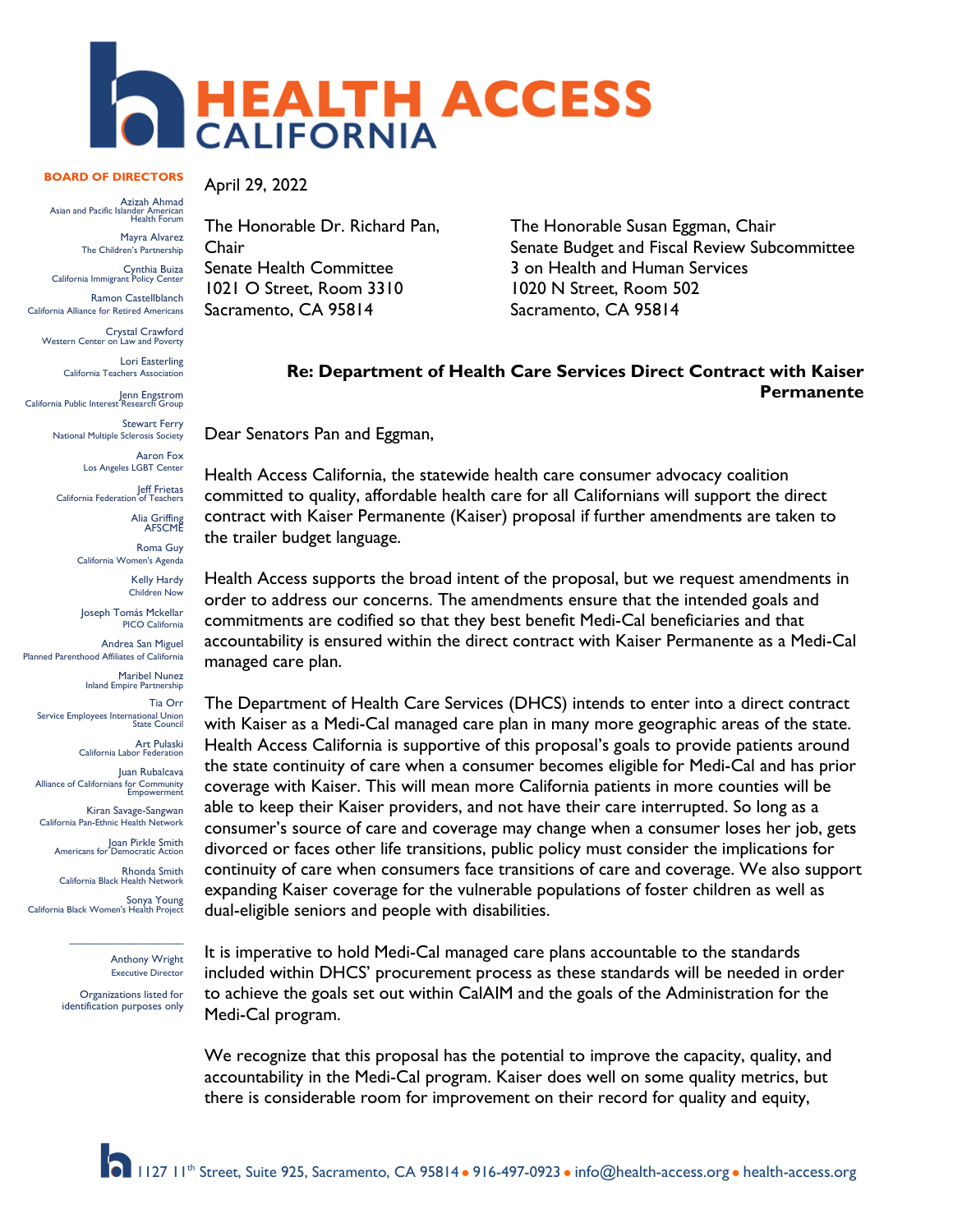especially within the area of behavioral health. This is particularly important since they will be taking on more individuals from vulnerable populations. This direct contract between DHCS and Kaiser would be a step in the right direction for the state to have greater and more direct oversight of Kaiser as they step up to provide more care for Medi-Cal enrollees.

Our amendments to earn our full support and address our concerns are as follows:

- 1. Clarify the language involving foster care and including other technical amendments to also include former foster care youth.
- 2. Prohibit Kaiser from denying enrollment to those who are eligible because of continuity of care or family linkage.
- 3. Require that the individuals offered continuity of care be otherwise eligible for Medi-Cal.
- 4. With procurement underway for managed care plans, this direct contract should require Kaiser to follow the same standards that the other Medi-Cal managed care plans must follow, except with respect to enrollment.
- 5. Ensure that Kaiser enters into a memorandum of understanding with the counties they are located in to best coordinate the necessary care for Medi-Cal beneficiaries. For example, some of the whole-person goals of CalAIM are best fulfilled by county social services and other county services. We want to ensure that in order to meet these and other population health goals, Kaiser establishes a relationship with the county and its affiliated agencies and related organizations, and be a productive partner in addressing social determinants of health, and better coordinating public health and services for the Medi-Cal population in the region as a whole. While we support the greater accountability that comes with the statewide contract, we think it is also important to maintain a local input and relationships. We expect these MOUs to need to go beyond the CalAIM requirements in the Medi-Cal managed care contract, especially given that Kaiser comes to this from a different starting place than the public health plans created by the counties.
- 6. Codify the requirement that Kaiser partner with local Federally Qualified Health Centers (FQHC) on population health management and clinical transformation.
- 7. Codify the requirement that Kaiser provide specialty services for the highest need specialties and geographic areas by using Kaiser physicians a limited number of outpatient specialty care visits and related needs such as diagnostic testing and outpatient procedures for non-Kaiser members and do so in a manner that is in addition to existing specialty care resources.
- 8. Ensure that disenrollment of beneficiaries shall be consistent within existing regulations, and prohibit disenrollment for any other reasons.
- 9. Increase the age of dependent children eligible; increasing to age 26 in order to achieve parity with language of the Affordable Care Act and undocumented young adult expansions.
- 10. Improve the definition of family linkage, slightly revising the current immediate family linkage used by Kaiser.

We appreciate that Kaiser will take on more of its share of the state's Medi-Cal population, while also growing its business, no longer as a subcontractor under other plans taking an administrative fee. In this context, we urge Kaiser to commit to specific ways it will increase its statewide and local community investments in improving Medi-Cal the health care safety-net, and the health of low-income communities, and to include those commitments in statute as much as possible.